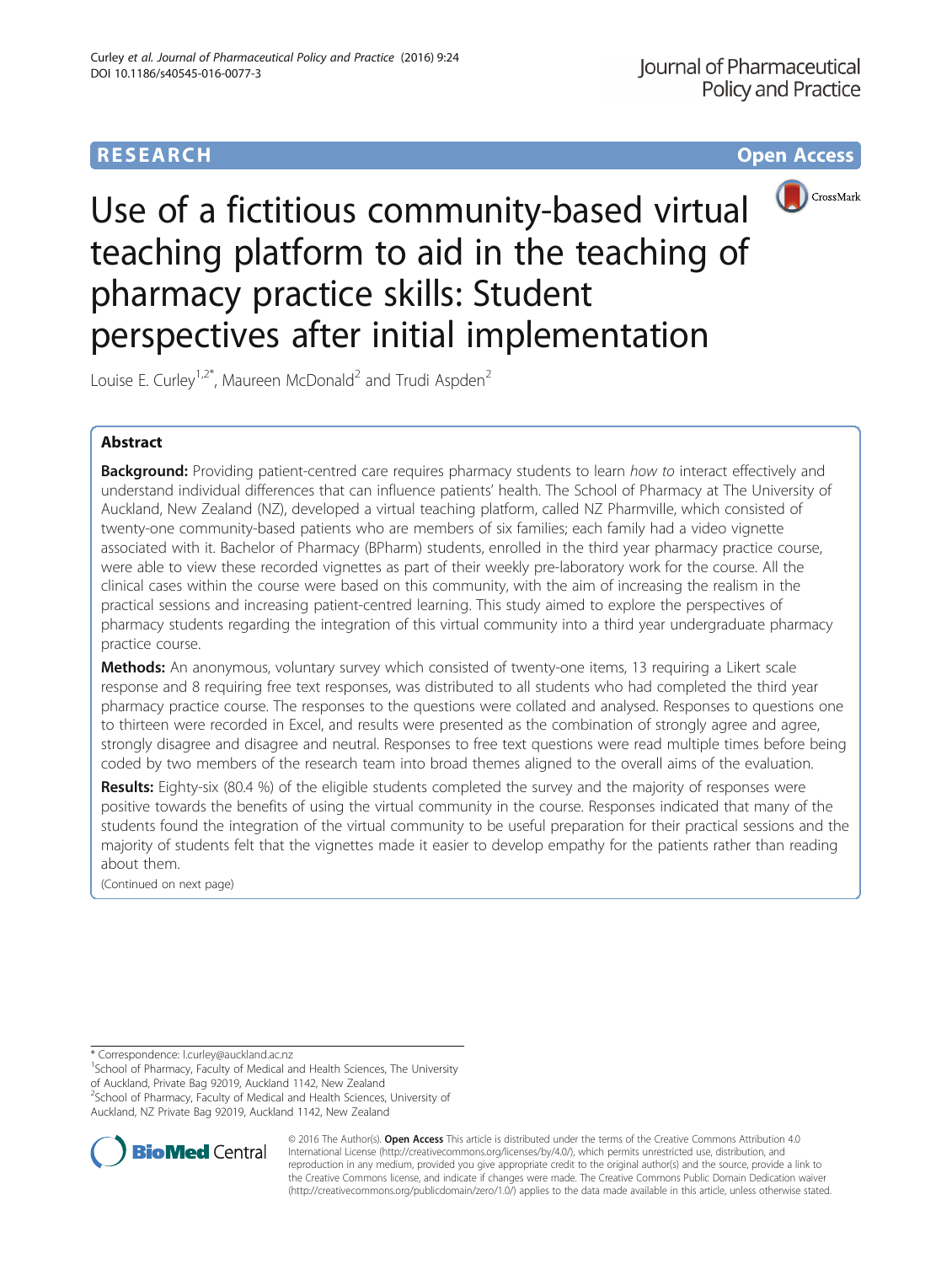## (Continued from previous page)

Conclusion: The use of virtual communities, for example, NZ Pharmville, show promise as a platform to aid in teaching and learning. The resources in NZ Pharmville allow students ongoing access to patient video clips that attempt to depict a real life situation, and enable students to engage with the fictional characters. The virtual community provided an educational experience which was well received by students. This teaching method appeared to promote active patient-centered learning and allowed students to reflect on and revisit these skills on a weekly basis.

Keywords: Simulation, Community pharmacy, Virtual community, Teaching platform, Vignettes

## Background

An essential skill, of a practising pharmacist, is effective communication. Pharmacists must build rapport with patients and interact with diverse groups of individuals, including patients, their family members and other health care professionals. Patient-centred care has been defined by the Institute of Medicine as: "care that is respectful of and responsive to individual patient preferences, needs, and values and ensuring that patient values guide all clinical decisions" [\[1](#page-8-0)]. Providing patient-centred care therefore requires pharmacy students to learn how to interact effectively, as well as understand individual differences that can influence patients' health [\[2](#page-8-0)].

Many pharmacy education councils are encouraging teaching in a manner that centers around the patient, for example, The Accreditation Standards and Guidelines set by the Accreditation Council for Pharmacy Education (ACPE) [[3\]](#page-8-0) and the educational outcomes of the Center for the Advancement of Pharmacy Education (CAPE) [\[4](#page-8-0)] both promote the application of knowledge in a patient-centred manner. In addition, Standard 12 of the ACPE Accreditation Standards promotes the use of patient simulation through the use of educational technologies [[5\]](#page-8-0).

Lectures have traditionally been the principal teaching method used at universities, and students often view lectures and the recall of knowledge as the core of their education. The nature of lectures means that they do not easily allow for producing the depth of learning needed to develop core skills [\[6](#page-8-0)]. Lecture theatres are often constrained spaces, which limits the range of learning activities that can occur during a lecture, in particular the development of skills [\[6](#page-8-0)]. Teaching the application of concepts can therefore be challenging in pharmacy education. Active learning theory acknowledges that hands-on training experiences are necessary to move students from shallow to deeper levels of learning by allowing them the opportunity to practice and receive feedback on their application of basic skills and knowledge [\[7\]](#page-8-0). The professional practice of pharmacy is based on skills, attitudes and knowledge; consequently, active learning is considered an essential component of pharmacy curricula [[7\]](#page-8-0). Kolb's learning cycle is a four stage active learning process describing how knowledge is acquired and embedded through reflective observation, abstract conceptualisation, active experimentation and concrete experience. Kolb argues that an individual must progress through all four of these stages for new knowledge to become embedded [\[8](#page-8-0)].

Typically, students enrolled in pharmacy education courses are presented with opportunities to practice core skills, including clinical, dispensing, and counselling skills, in the classroom by working through patient scenarios. In order to routinely provide patient-centred care students need to be able to interact effectively with a diverse range of patients. This requires that students appreciate that each patient is unique and includes consideration of many factors including knowledge and familiarity with medicines and medical conditions, health beliefs and family support, which can all influence how individuals view and manage their health. Whilst ideally these scenarios would be taught in small groups and involve the use of "real" patients or patient-actors, budget and logistical constraints often mean this does not regularly occur within curricula [\[9\]](#page-8-0).

In an attempt to create cost effective and realistic learning environments, a range of different technologies have been utilised. Simulation based learning has been used in healthcare education since the early 1970s [\[10](#page-8-0)]. Simulation as a teaching tool includes simulated patients, standardised patients, human simulators, computer based learning simulations and virtual reality patients [\[10\]](#page-8-0). Simulation-based learning allows students to practice their skills and apply their knowledge in a realistic, safe and controlled environment [[11, 12\]](#page-8-0). Simulation has been shown to be an effective learning tool and there have been many favorable reports where comparisons have been made with more traditional teaching methods [[7, 13](#page-8-0)–[15\]](#page-8-0).

A number of institutions across Europe and the United States of America have implemented various types of virtual patients and evaluated both the educational aspects and student perspectives. Virtual patients have been defined as computer programs that simulate lifelike clinical scenarios in which the learner becomes the health-care professional making therapeutic decisions. Studies have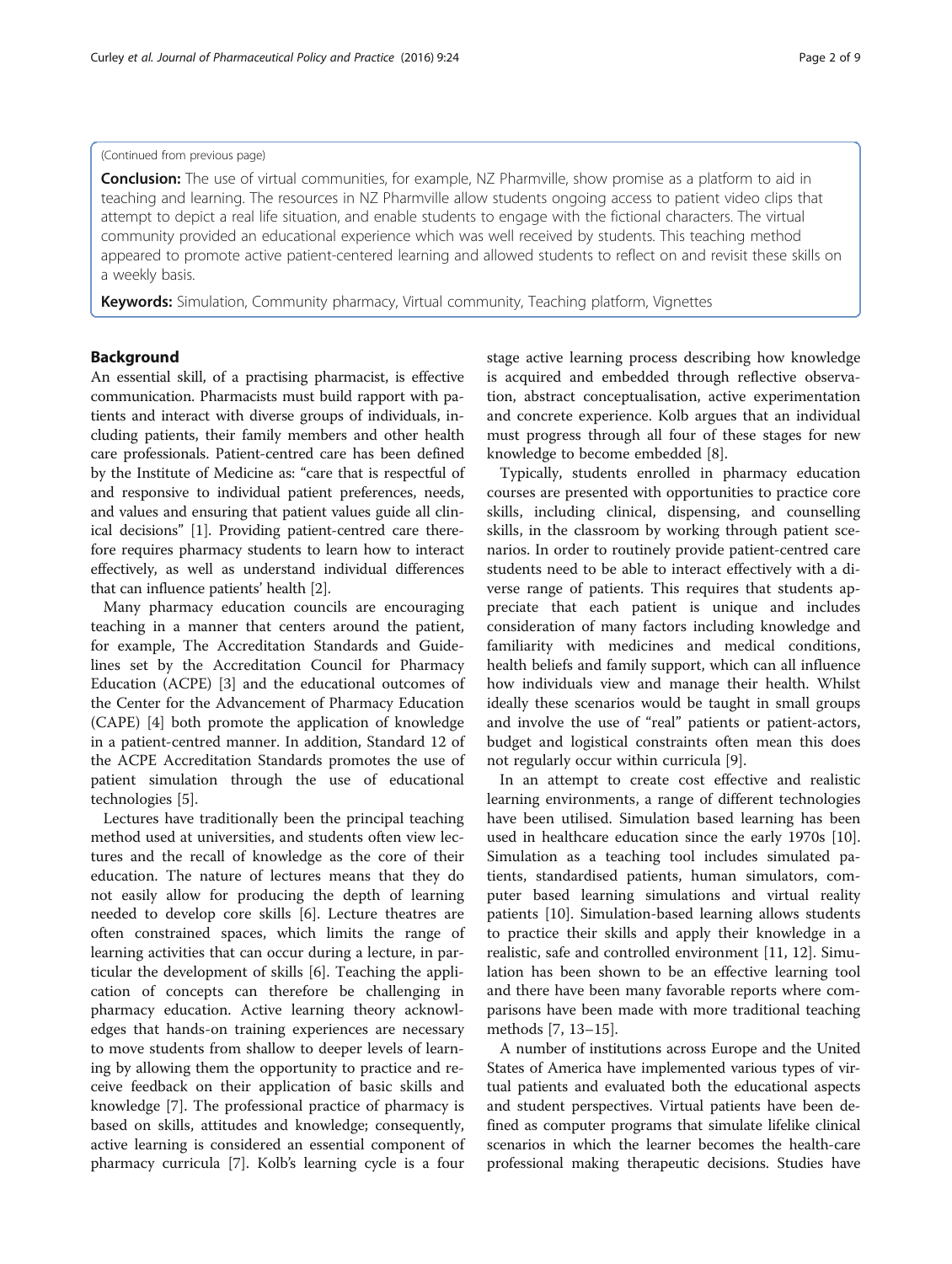reported that the use of virtual patient based learning and assessment tools result in benefits to both the clinical reasoning and communication skills of students [[16](#page-8-0), [17](#page-8-0)]. In addition, learning using virtual patients has been shown to increase the knowledge of health professionals [[7](#page-8-0), [11, 15](#page-8-0)].

With the aim of creating more depth and context for case-based teaching using virtual patients, Monash University created a virtual community (Pharmville) which reflected Australian demographics and consisted of several different family groups with different living situations [\[18\]](#page-8-0). Research surrounding this initiative was reported by Marriott et al. (2012), which found that using a virtual community as a teaching platform showed a positive response from students and that students were able to "identify with various characters within the community" [[18\]](#page-8-0).

At the University of Auckland, pharmacy practice is taught in each year of the Bachelor of Pharmacy curriculum. During the third year of the degree, the pharmacy practice course aims to ensure students can communicate effectively, and safely and professionally dispense a range of prescriptions in a *patient-focused*, ethical and legal manner. The pharmacy practice course is taught to students using online and face to face interactive lectures, Responding to Symptoms (RTS) workshops and dispensing laboratory sessions. The latter two use a mock pharmacy environment which enables students to practice their skills in a safe (for both the student and the public) yet realistic learning environment. There are many benefits of the established methods used in teaching of the dispensing laboratory sessions and RTS workshops, including interactions with tutors, many of whom are practising pharmacists, and the ability to gain experience using the dispensing software programs commonly found in community pharmacies. However, there are also limitations including providing a realistic environment and developing empathy for the fictional characters, as the tutors have to act the role of both the patient and the prescriber.

In order to enhance the realistic environment and provide context to our teaching, we followed the lead of Monash University and developed a community-based virtual teaching platform, consisting of six families and twenty-one individuals accessed by students via the University of Auckland's learning management system. We believed by creating our own version of this virtual community, we would be able to create a flexible resource for academics to use to aid student learning that reflected a selection of health issues in New Zealand. Benefits to students were anticipated to include the opportunity for repeat access to this resource without restrictions on when or the number of repeat visits and thus the teaching exercises could be continually revisited and repeated. To distinguish this community from that developed by Monash, the community was created to reflect the demographics of a typical suburb in New Zealand and was named NZ Pharmville. All the characters that were created in the New Zealand Pharmville were different to those in the Monash platform.

Through this virtual community we aimed to use technology to promote active and patient-centred learning a) To provide more in-depth context to the patient scenarios that the students are presented with. b) To facilitate the students becoming more aware of other factors that may affect a particular patient's condition, for example, diet and exercise, to better inform them of their approach and ability to tailor suitable options to manage specific patients. c) To facilitate the students becoming more aware of the epidemiology of the medical conditions studied within the third year of the Bachelor of Pharmacy curriculum.

This study aimed to evaluate students' perceptions of this teaching intervention. Specifically we wanted to assess whether students perceived NZ Pharmville to be a realistic learning environment and whether students believed that NZ Pharmville was helpful for developing their interpersonal skills when questioning and counselling patients, and aided their preparation for practical sessions. Student views around any improvements which could be made were also sought.

## Methods

#### Course Information: the teaching platform

Traditional pedagogy of pharmacy education has evolved, from the traditional face-to-face didactic lectures to include small group practical session teaching and self-directed learning using online resources. Through this teaching platform we incorporated both traditional and new pedagogy to the third year pharmacy practice course.

A series of video vignettes, with one vignette per family in the virtual community, were developed. The virtual community was designed to make student practical sessions more realistic, to allow the discussion of lifestyle concepts that could affect clinical decision-making and counselling, and ensure each laboratory session used a patient-centered approach. Each vignette consisted of a brief introduction to the family in their own home environment. Most family members were present in the vignettes, which also contained descriptions of their family and their lifestyle in a reflective narrative style.

The vignettes were between 2 and 3.5 min in length, and were embedded within the course's online website. They provide students with the opportunity to visualize and become familiar with the patients and their families in their own time and pace prior to their practical dispensing sessions. The course used the NZ Pharmville virtual community in addition to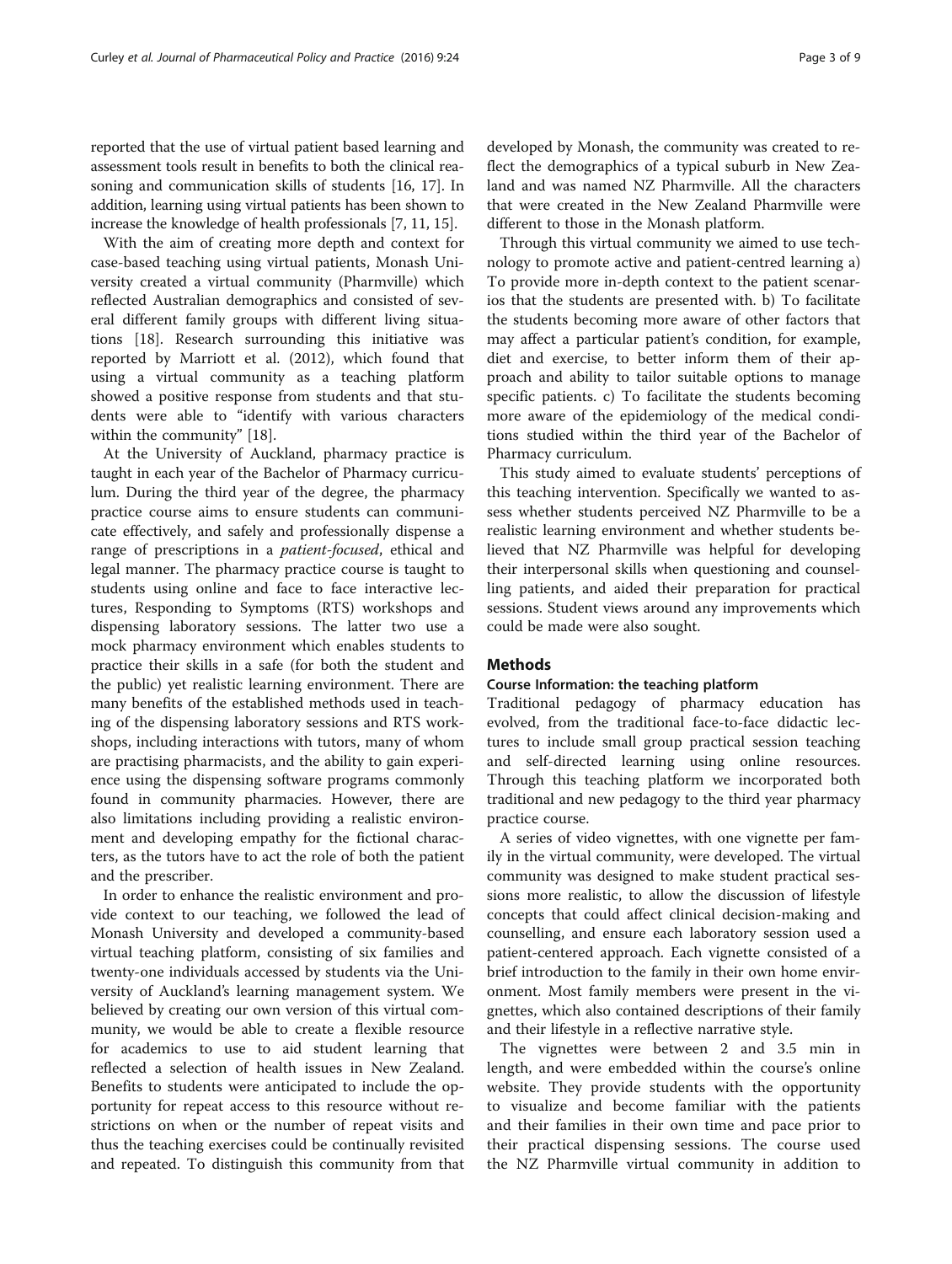<span id="page-3-0"></span>standard lectures, with the aim of creating a more realistic setting for the practical dispensing and responding to symptoms component of the course. In an introductory lecture, the students were familiarized with how to access to the online video vignettes, and how it was envisaged that the vignettes would be used by students. On a weekly basis, in advance of the next laboratory session, students were informed of the general medical conditions they would be encountering, the medications that would be prescribed and the patient who would be presenting to the pharmacy with a prescription. This gave students the opportunity to review the online family vignettes for any information that was particularly relevant to the presenting patient or their lifestyle. When the students arrived at each practical session they were given the prescription(s) for the presenting patient(s).

#### Course Information: learning objectives

There are two main changes with the integration of the virtual community. Firstly, ensuring that all the cases used in the dispensing classes reflect characters in the NZ Pharmville community, and secondly that paper-based cases are now visually represented via video vignettes.

The learning objectives of the practical sessions for the pharmacy students were to communicate effectively and professionally and safely dispense a range of prescriptions in a patient-focused, ethical and legal manner. Within each dispensing laboratory session, students evaluated the prescriptions for legal, clinical and cost appropriateness. Consequently the student had to talk to the 'patient' and then talk to the 'prescriber' to resolve any issues. The students then prepared labels, dispensed the prescription and documented counselling points for the patient. Practicing and academic pharmacists and pharmacy technicians facilitated the sessions and role played being patients and prescribers.

The course allowed students to learn the core knowledge and skills in a standard format, through lectures and readings. The small group workshops and laboratory sessions, with the additional integration of concepts being taught using the virtual community, then allowed the knowledge and skills to be used at the application and evaluation levels of Bloom's taxonomy [[19](#page-8-0)]. The topics covered included infections, dermatology, gastrointestinal, respiratory, cardiovascular, women's health, pain, and eye and ear conditions. Students were aware that the skills and knowledge taught in these sessions would be integrated into their end of course objective structured clinical examination (OSCE). The practical dispensing sessions progressed in complexity throughout the semester. One example of a case of moderate complexity was in the respiratory teaching week which is described in Table 1.

#### Table 1 An example of a case study from the NZ Pharmville community

# Case example:

The patient presented with inadequately managed asthma and a prescription for an asthma reliever inhaler. The patient was a child who was seven years old.

The online video vignette for the family details the family life, where the parents of the child discuss their lifestyle and health beliefs in a narrative manner.

By watching the vignettes, obtaining a medical history and asking appropriate questions the students must ascertain that the reason that the child's asthma is inadequately managed is due to non-compliance, driven by beliefs that the parents would like to use a more natural alternative to the preventer inhaler.

Optimal outcome for the teaching session:

The practical dispensing session requires the students to recognise the problem, discuss with the prescriber, dispense the medicine and provide appropriate counselling to address the issues in a patient centred manner.

## Study design

This study was a cross-sectional evaluation of student perspectives of a virtual community-based teaching platform in a third year pharmacy practice course within the BPharm degree at The University of Auckland. Specifically we investigated the acceptability of the virtual community, student engagement with the families and their use of the vignettes within the course. Ethics approval was granted by The University of Auckland Human Participants Ethics Committee (015932).

Student perceptions were assessed using a questionnaire, developed by two of the researchers. The final questionnaire comprised twenty-one items, thirteen used a five point Likert scale (strongly disagree, disagree, neutral, agree, strongly agree) to determine student opinions while the remaining items required free-text responses (refer to Tables [2](#page-4-0) and [3](#page-4-0) for question details). The questionnaire was developed to address the questions that the researchers were interested in exploring. Please note that all references to Pharmville in the questions and answers refer to NZ Pharmville.

## Data collection

Students were informed of the study by an electronic announcement and provided with the participant information sheet 1 week prior to completion via the University of Auckland's learning management system. Students were then invited to complete the paper-based questionnaire at the end of the final lecture of the course which took place in October 2015. Participation was voluntary and anonymous. It was made clear that participation or non-participation would not affect the students' course grade. No incentives were given for the students to complete the questionnaire.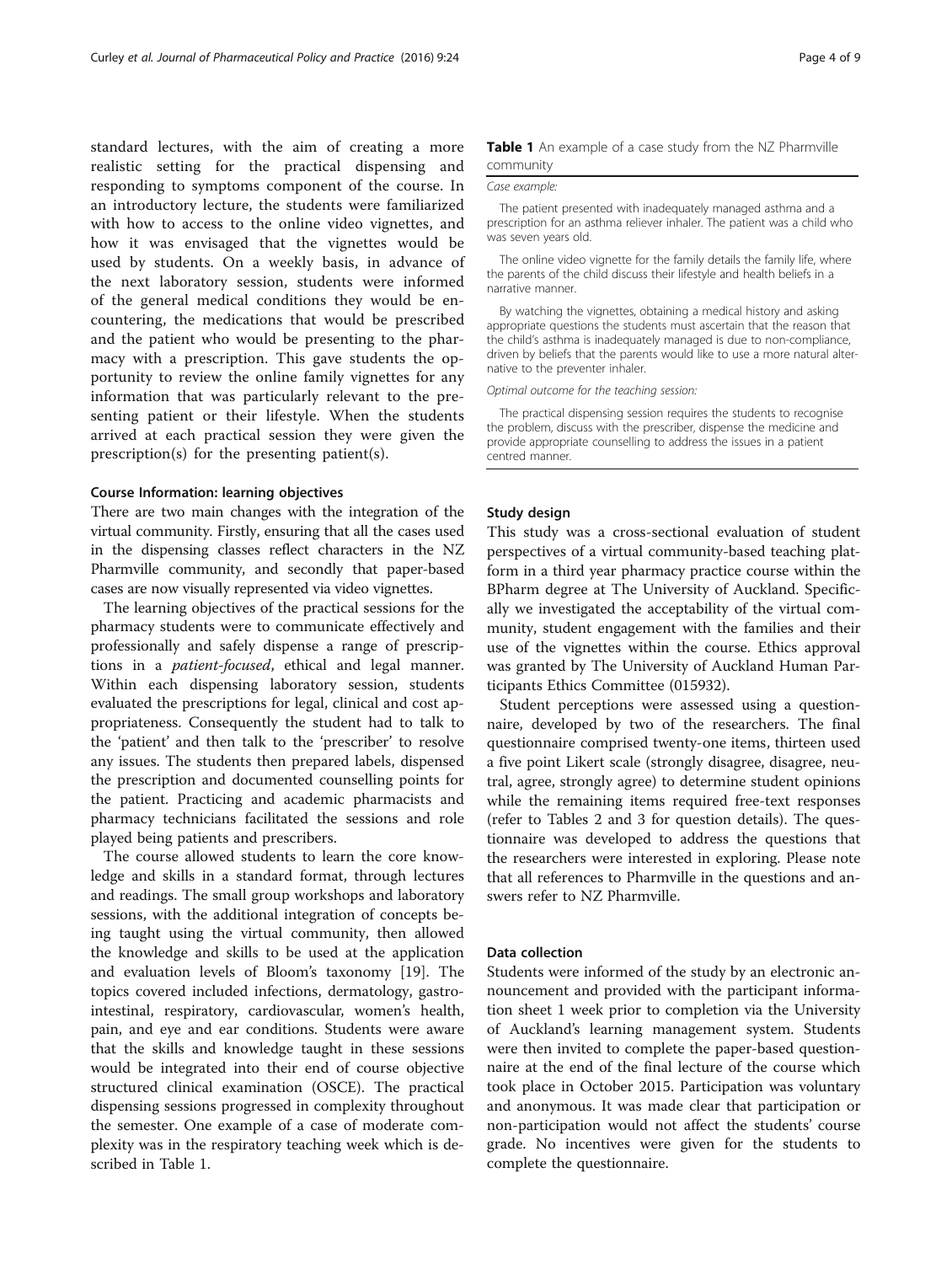<span id="page-4-0"></span>

| Statements                                                                                                                                    | Percentage responses (%)   |                              |                                  |
|-----------------------------------------------------------------------------------------------------------------------------------------------|----------------------------|------------------------------|----------------------------------|
|                                                                                                                                               | Strongly agree<br>or agree | Neither agree<br>or disagree | Strongly disagree<br>or disagree |
| 1. Watching the Pharmville clips prior to laboratory sessions encouraged me to participate<br>more during the dispensing laboratory sessions. | 35                         | 37                           | 28                               |
| 2. The Pharmville video clips make the learning interesting.                                                                                  | 45                         | 37                           | 17                               |
| 3. The Pharmville video clips encourage me to complete the laboratory and workshop<br>pre-work.                                               | 45                         | 28                           | 27                               |
| 4. Pharmville has helped to develop my competence in counselling to patients                                                                  | 44                         | 31                           | 24                               |
| 5. Pharmville has helped to develop my confidence in counselling to patients.                                                                 | 29                         | 40                           | 31                               |
| 6. Having the lecture, lab and workshop cases based on the Pharmville families is useful<br>preparation for the labs and workshops.           | 54                         | 27                           | 19                               |
| 7. Pharmville has helped me to tailor my patient interview questions and counselling to<br>specific patients and their situations.            | 56                         | 25                           | 19                               |
| 8. Pharmville has helped me to focus my decision making and advice more around the<br>patient as opposed to the medicine.                     | 56                         | 32                           | 12                               |
| 9. I am well prepared for my future role involving interacting with patients.                                                                 | 64                         | 25                           | 11                               |
| 10. Watching the Pharmville video clips prior to laboratory and workshop sessions is useful<br>preparation for the labs and workshops.        | 52                         | 29                           | 19                               |
| 11. Watching the Pharmville video clips makes it easier to develop empathy with the fictional<br>patients than reading a patient description. | 65                         | 19                           | 15                               |
| 12. Watching the Pharmville video clips helped to improve my problem solving skills.                                                          | 35                         | 42                           | 24                               |
| 13. Pharmville helped me understand how the content of the BPharm curriculum is relevant<br>to a career in pharmacy.                          | 54                         | 32                           | 14                               |

## Data analysis

Responses to statements 1-13 were recorded in Excel, and results are presented for the combination of strongly agree and agree, strongly disagree and disagree and neutral. Responses to free text questions were read multiple times before being coded by two members of the

Table 3 Description of questions 14 - 21

| Question                                                                                                                | Response rate<br>(percentage; $n = 86$ ) |
|-------------------------------------------------------------------------------------------------------------------------|------------------------------------------|
| 14. How did you usually use the video clips in<br>PHARMACY 301?                                                         | 79                                       |
| 15. How did watching the Pharmville clips help<br>you in PHARMACY 301?                                                  | 64                                       |
| 16. Which families are the most realistic and<br>why?                                                                   | 35                                       |
| 17. Which are the most unrealistic and why?                                                                             | 28                                       |
| 18. Do you have any suggestions for improving<br>Pharmville?                                                            | 48                                       |
| 19. Do you have any suggestions for where<br>else the Pharmville families could be<br>included in the BPharm programme? | 19                                       |
| 20. How do feel that Pharmville and the related 35<br>clips helped your learning?                                       |                                          |
| 21. Space for any other comments about<br>Pharmville that you would like to make.                                       | 17                                       |

research team into broad themes aligned to the overall aims of the evaluation.

#### Results

Eighty-six out of 107 students (80.4 %) enrolled in the third year pharmacy practice course of the Bachelor of Pharmacy, at The University of Auckland, completed the survey. Seven of the thirteen statements (questions 7-13) were only answered by 84 students, and one question (question 6), was answered by 85 students. All results therefore are presented as percentages for questions 1-13.

## Likert scale statements

A majority of responding students strongly agreed or agreed with statements 11 (65 %), 9 (65 %), 7 and 8 (both 56 %), 6 and 13 (54 %) and 10 (52 %). Six of the 13 Likert scale items resulted in students responding less than 50 % that they agreed/strongly agreed with the statements; with positive responses ranging from 29 % (item 5) to 42 % (item 12). There were a considerable number of students who responded with a neutral response, i.e. neither agree nor disagree. Negative responses (strongly dis agree or disagree) ranged from 11 % (item 9) to 31 % (item 5).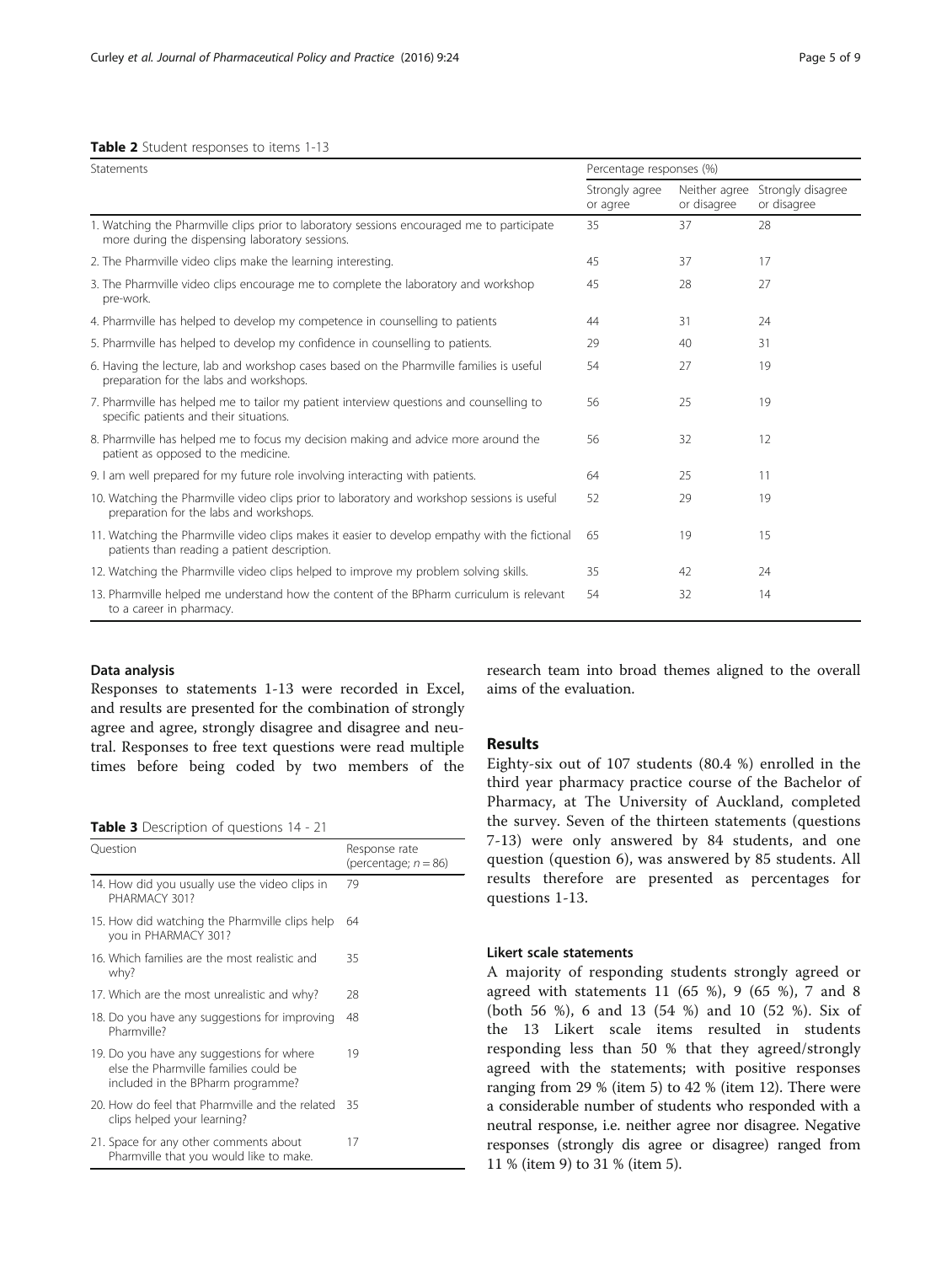Refer to Table [2](#page-4-0) for a comprehensive description of the Likert scale items and student responses to them.

## Free text analysis

Whilst not all the students provided responses to these questions, most of the responses received provided additional information which was consistent with the quantitative item responses and provided more detail and further insight into student perceptions of the intervention. The questions asked and response rates to each are detailed in Table [3](#page-4-0).

## Use and perceived benefits of viewing the video clips in the course

The responses indicate that most students used the video vignettes to prepare for their workshop and laboratory sessions. Responses related to the course itself indicated that the perceived benefits of the clips to most students enrolled in the course were that they gave context and background information about "patients" that they would be encountering in the dispensing laboratories.

Responding students indicated that they predominantly used the video clips to obtain information about the patient to either inform their patient questioning at the beginning of the practical session or their counselling points at the end of the session. Some students used them for both.

"I just watch it before lab, so that I have an idea about the patient's background and what to ask the patient" [respondent 74] "to understand more about the patient-specific problems" [respondent 73]

"pre-lab to try and understand the patient's lifestyle. Prepare individual counselling" [respondent 4]

Some students reported that the clips assisted with relating to the patient.

"Help understand that every patient is different and requires different counselling and medication" [respondent 4] "it allowed me to see what patient families were like" [respondent 13] "they help us get to know the patients better. Know about their lifestyle" [respondent 36] "allowed me to connect to the patient so the prescription felt like it was for someone" [respondent 16] "good to be able to relate to a "real life" type situation" [respondent 80] "I knew more about the patient. This better stimulated

a real-life situation in terms of dispensing an Rx" [respondent 65]

Other responses suggest the clips facilitated the development of empathy with the patient for some students.

"empathy for patients. How their condition effects their lives" [respondent 71] "it gives an insight into a patient life. So it helped with counselling" [respondent 49]

Some students noted that the clips provided more knowledge about the patient prior to attending the laboratory which enabled them to be better prepared.

"they prepared me for what was going to happen in the labs" [respondent 56] "it helped me be prepared beforehand" [respondent 77]

The responses indicated that whilst some students appeared to watch the vignettes throughout the course not all students did. A minority responded that they didn't watch them at all and some that they only viewed them for the first few weeks of the course.

"rarely used but when I did it encouraged me to participate more" [respondent 19] "not very much, I would ask the patient the right questions to get the same information" [respondent 43]

Some students provided reasons given for stopping watching the vignettes which included a perceived lack of integration between the clips and laboratory sessions, a heavy course workload and that they could complete the laboratory classes without watching them.

"at the start of semester watched the clips and tried to come up with problems they may have. Towards the end of semester I stopped watching them as I felt as though they weren't integrated into the lab" [respondent 8]

## Perceptions of and engagement with the NZ Pharmville community

Students were asked in question 16 and 17 which families they thought were the most and least realistic. This question aimed to see whether a realistic virtual environment was created. There were mixed views amongst the responding students regarding which families and individuals were the most or least realistic. In addition a few positive and negative comments were made about character and family realism in general.

"I would say they are realistic as each other" [respondent 5] "cant remember names but - the family with the

gout patient and the vegetarian wife the man and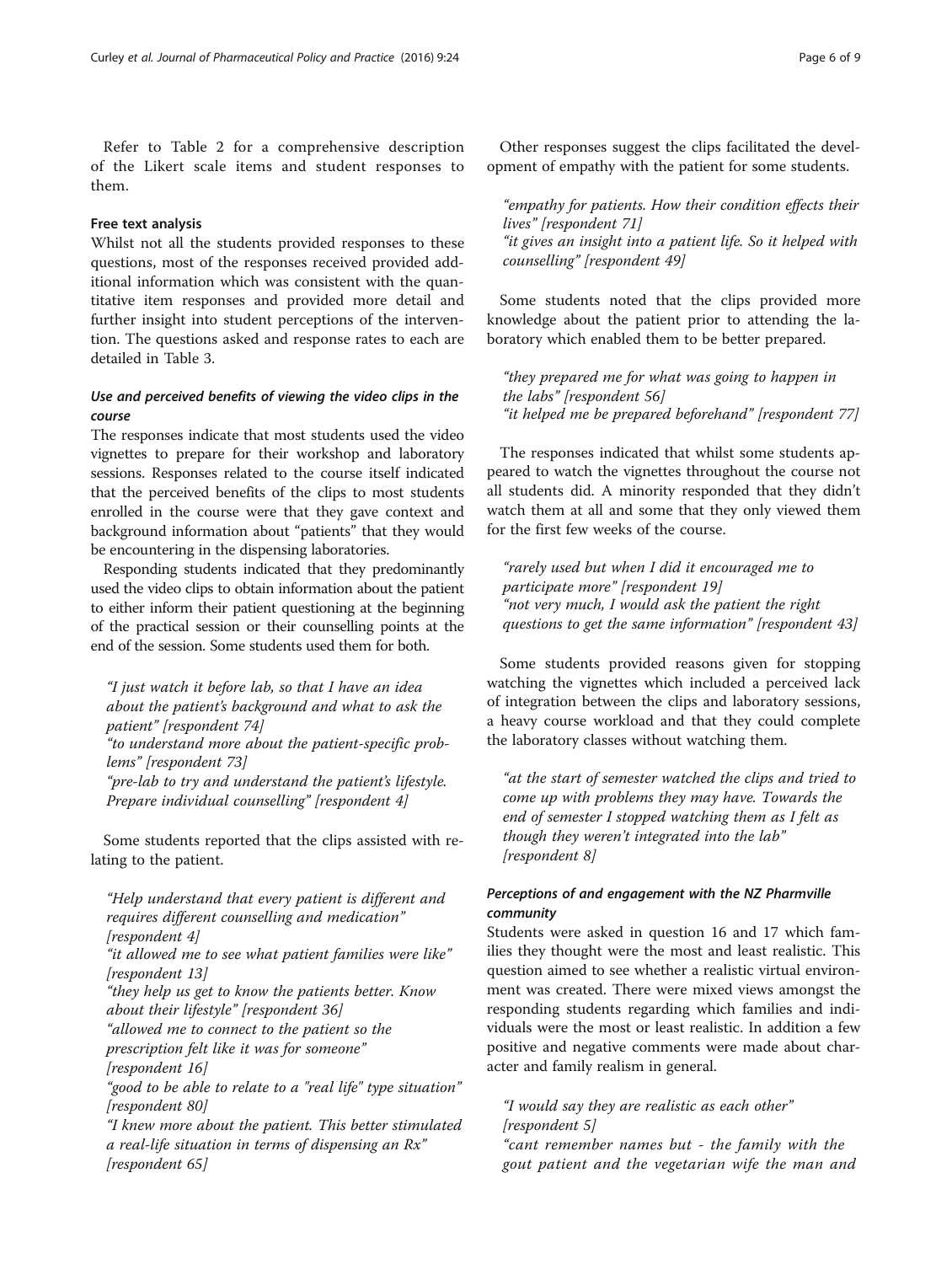the grandmother did very well… the pacific family with the man who likes fishing  $-$  =)" [respondent 7]

## Suggestions for improvements

Suggestions made by students for improving NZ Pharmville included incorporating the clips into the actual dispensing laboratory sessions rather than viewing them as part of their preparation, producing more video clips of existing individuals with more details tailored to specific laboratory classes and for more families to be created.

"maybe more families" [respondent 57] "tutors should go over the clips with us during a lecture" [respondent 68] "maybe instead of looking at the videos online, integrate these families into the our actual workshop or labs. For me, it felt like it would be better if they were actual patients" [respondent 35]

## **Discussion**

The use of virtual patients has been well studied in pharmacy education and they have been shown to be an effective teaching tool which can provide positive student learning experiences [[11, 15, 17](#page-8-0), [20](#page-8-0)], however the use and evaluation of virtual communities has been less well documented in pharmacy education.

This study aimed to evaluate student perceptions of the virtual teaching platform, NZ Pharmville. Students reported that the video clips in NZ Pharmville assisted with preparation for practical sessions. Furthermore, students reported that the video clips helped focus their decision-making and advice for the patient. The results also indicated that by having a community of virtual patients there was added realism, shown through students reporting increased empathy (Item 11), and helping them to interact with patients (Item 9). In addition, with respect to adopting a patient-centred approach to learning; the majority of responding students felt that the use of the virtual community also aided them in tailoring both their patient questioning and counselling (Item 7).

By incorporating a virtual community into the course the intention was for the students to view the modules and skills taught in a patient-centred manner. Overall, we believe that NZ Pharmville facilitated patient-centred learning; this study found that the virtual community platform for teaching within the BPharm course was well received by students. The majority of students reported that the platform assisted with the development of empathy for the patients they encountered in the practical sessions, more so than the paper-based cases, which they received in concurrent courses. In addition, the students felt well prepared for their future role involving interacting with patients.

Previous research has also described a positive response from students to a virtual community and that students were able to "identify with various characters within the community" [\[18](#page-8-0)]. Marriott et al. (2012) also found a correlation between the degree of integration of Pharmville resources with the learning outcomes of an activity and the authenticity described by students [\[18](#page-8-0)]. Communities of virtual patients have also been used in nursing education [[21](#page-8-0)–[23](#page-8-0)]; initial reports have been positive from the students [[24, 25](#page-8-0)]. However, none of

these studies specifically explored students perceptions of whether their virtual community assisted in the development of empathy for patients. This study therefore highlights that a virtual community can help promote the development of empathy.

Other methodologies have been used to teach empathy to students. A study by Chen and colleagues (2008), described a method by which pharmacy students enrolled in an advanced course simulated the life of an actual patient for 10 days as part of an assignment which aimed to improve their empathy toward underserved populations [[26\]](#page-8-0). The authors report that the assignment increased empathy for patients with different backgrounds and differing medical and psychosocial challenges [\[26](#page-8-0)]. Clinical education research has also shown the benefits of reflective practice, and the need to revisit skills, as per Kolb's learning cycle [[8\]](#page-8-0). Fuhrman and colleagues (2001) also emphasise the need to build realistic expectations of pharmacy practice for students in teaching and provide opportunities to increase confidence in dealing with all patient types [[27\]](#page-8-0). NZ Pharmville allows for the students to repeatedly access the virtual community via ongoing activities in practical sessions. The benefits of repeated exposure were reported in the study by Marriott et al. (2012), whereby students confirmed the development of familiarity over years 1 to 4 [[18\]](#page-8-0). Giddens (2010) found that the benefits of their virtual community increased over time with repeated use [[25\]](#page-8-0).

Virtual communities have been described as a way to allow academics to bridge the gap between theory and application [[18](#page-8-0)]. By incorporating a virtual community into our teaching we hoped to provide the opportunity for ongoing practice and reflection of core skills [[8\]](#page-8-0). In addition, students have opportunities to broaden their exposure to a range of patients over the duration of the course, which enabled them to practice adapting core skills to different situations. We believe that this teaching platform provides appropriate facilitation of a realistic teaching environment to encourage empathy and patient-centred care.

Students reported that NZ Pharmville helped them prepare for practical sessions. This was shown in both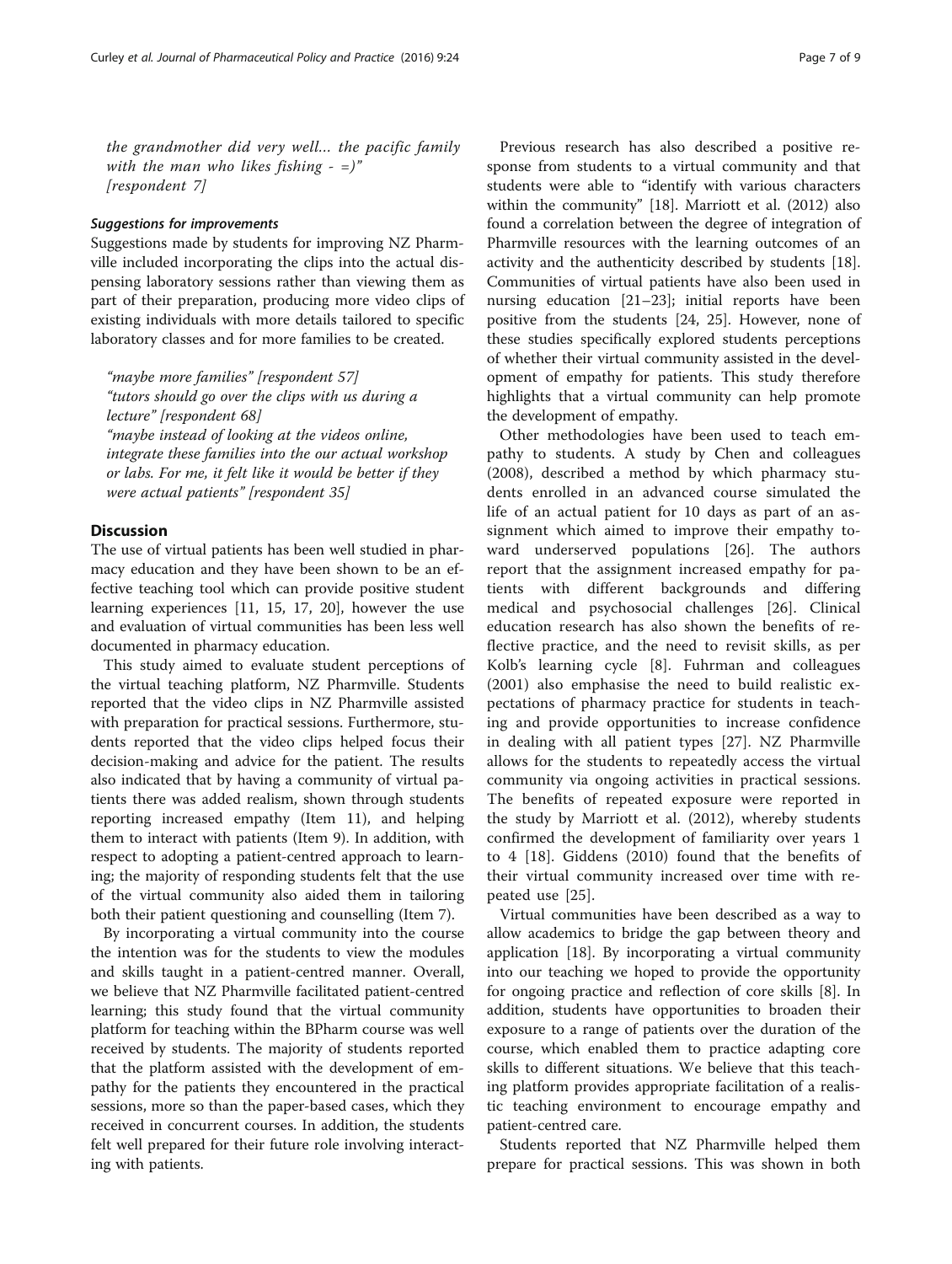the Likert-response items and free-text response questions. Specifically many students felt that having the vignettes available prior to the sessions and also having all the cases within the practical sessions based on these families helped them with their preparation. Within the free-text responses, some students reported that having to watch the vignettes prior to the lab, added to their workload. In a study that used virtual learning technology, Smith et al. (2014) reported that while students had the opportunity to practice skills outside of the classroom, less than one third of the cohort did [[28\]](#page-8-0). In this study a few students suggested that if they were able to watch these clips at the start of the practical sessions, this would allow them to prepare for their in-class activities, and also reduce their pre-practical session workloads. This is something that could be considered in the next iteration of our teaching.

Whilst in general student feedback demonstrated that NZ Pharmville was well received, there were a substantial proportion of students who gave a neutral Likert scale response and many supplied no responses to the free text questions. This survey was completed at the end of the course to allow for the maximum use of the virtual community prior to the evaluation. Unfortunately this also coincided with a number of assessments occurring during the final week which could have influenced student attitudes and responses. Future research could evaluate the intervention earlier or at different time points throughout the semester.

One other limitation of this study was that we could not directly compare the responses to these questions with students who had not had NZ Pharmville integrated into the course. However, students have been exposed to paper-based case studies in other parts of the BPharm; item 11 of this current research asks students to compare their development of empathy from the videos of patients in NZ Pharmville with reading a patient description. This question received a 65 % positive response from the students.

This was a cross-sectional study to gauge student use and perceptions of NZ Pharmville. Now we have established its acceptability to students we plan to evaluate the effectiveness of the platform for evoking deeper learning and evaluate its impact on core skills. We plan to do this with future student cohorts possibly using one of the assessment methods detailed by Bray and colleagues (2011) [\[29](#page-8-0)]. In addition we will expand the number of patients in the virtual community with the intention of integrating the resource throughout the whole pharmacy curriculum.

## Conclusion

This study aimed to evaluate student perceptions of a virtual community integrated into the third year of

the Bachelor of Pharmacy degree at The University of Auckland. The use of virtual communities, such as that of NZ Pharmville, show promise as a platform to aid in teaching and learning. The resources in NZ Pharmville allow students ongoing access to patient video clips that attempt to mirror a real life situation, and enable students to engage with the fictional characters. Overall the students' perceptions of NZ Pharmville were positive, with the majority of students finding the community a helpful way to prepare for practical sessions, for helping develop their interview and counselling skills within a role-play scenario and increase their empathy for patients, all of which are important skills for their future roles as pharmacists. This teaching method appeared to promote active patient-centered learning and allowed students to reflect on and revisit these skills on a weekly basis. Future work will expand the number of patients in the virtual community with the intention of integrating the resource throughout the curriculum.

More research is required to assess whether the empathy development and other patient-centered skills of the students are increased, improved and persist and how often the students watch the video clips.

#### Abbreviations

ACPE: Accreditation Council for Pharmacy Education; CAPE: Centre for the advancement of pharmacy education

#### Acknowledgements

We would like to thank our colleagues at Monash University in the Faculty of Pharmacy and Pharmaceutical Sciences.

#### Funding

This work was supported by the The University of Auckland Learning Enhancement Grant, The University of Auckland and the School of Pharmacy, Faculty of Medical and Health Sciences, University of Auckland.

#### Availability of data and materials

The Likert scale responses are presented in Table [1](#page-3-0). Data from the free text questionaires study cannot be made available as an attachment, as each participant completed a questionnaire, which included open ended answers. This data is presented in the "Free text analysis" section of the results.

#### Author's contributions

LC: involved in the conceptualization and design of the virtual community and the questionnaire, the analysis and interpretation of the data, wrote the drafts of the manuscript and final version of the manuscript. MM: involved in the design of the virtual community and drafting and final version of the manuscript. TA: involved in the design of the questionnaire, assisted in the analysis of results and interpretation of data, drafting and final version of the manuscript.

#### Author's information

All three of the authors are pharmacists and teach within the pharmacy practice area at The University of Auckland's School of Pharmacy. LC and TA are Lecturers in Pharmacy, and MM is a professional teaching fellow within the School.

## Competing interests

The authors declare no conflict of interest.

Consent to publish Not applicable.